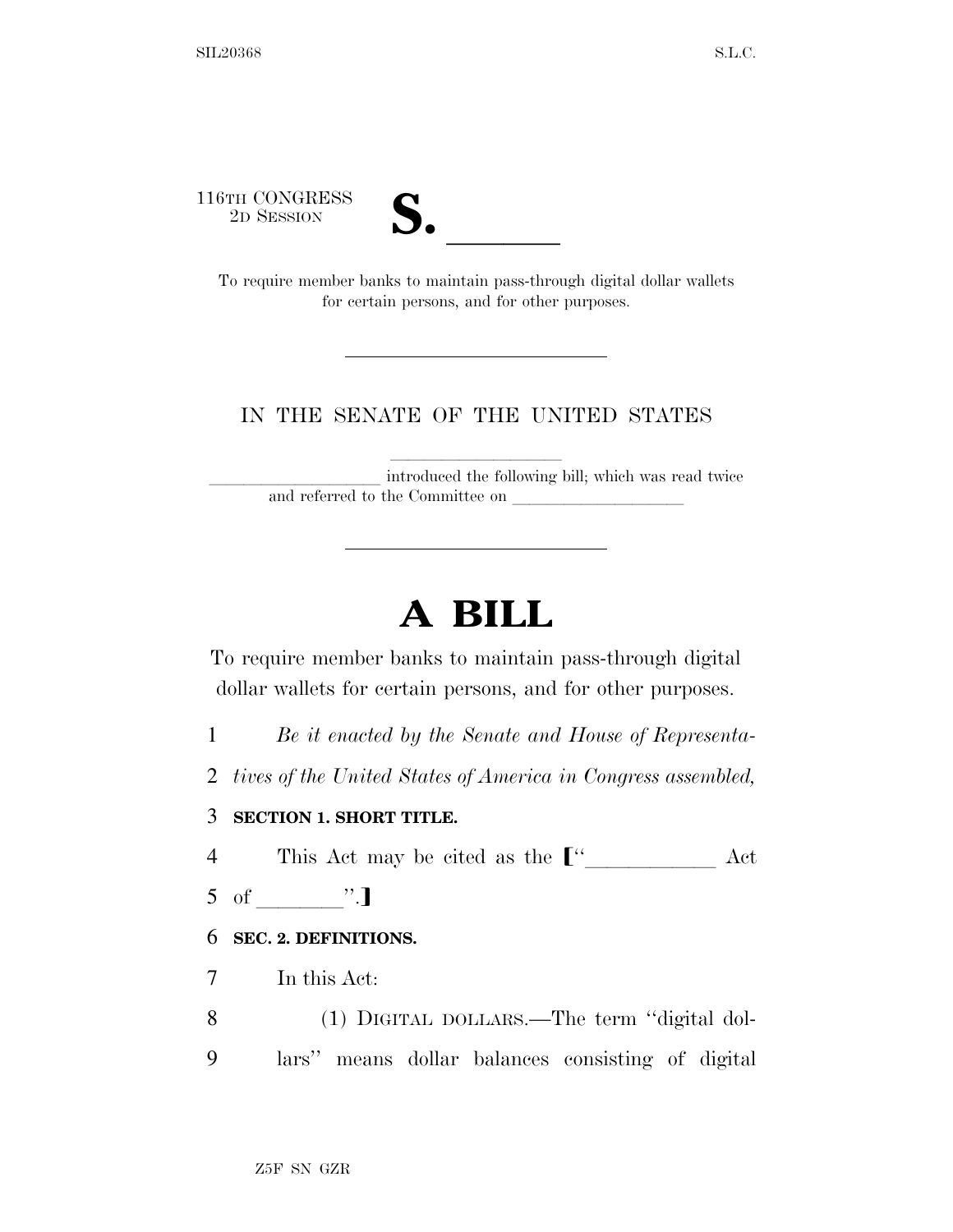$SL20368$  S.L.C.

 $\overline{2}$ 

| $\mathbf{1}$   | ledger entries recorded as liabilities in the accounts |
|----------------|--------------------------------------------------------|
| $\overline{2}$ | of any Federal reserve bank.                           |
| 3              | DIGITAL DOLLAR WALLETS.—The<br>term<br>(2)             |
| $\overline{4}$ | "digital dollar wallet" means a digital wallet or ac-  |
| 5              | count, maintained by a Federal reserve bank on be-     |
| 6              | half of any person, for the purpose of holding digital |
| 7              | dollar balances.                                       |
| 8              | (3) MEMBER BANK.—The term "member bank"                |
| 9              | means any national bank, State bank, or bank or        |
| 10             | trust company which has become a member of one         |
| 11             | of the reserve banks created by the Federal Reserve    |
| 12             | Act $(12 \text{ U.S.C. } 221 \text{ et seq.}).$        |
| 13             | (4) PASS-THROUGH DIGITAL DOLLAR<br>WAL-                |
| 14             | LETS.—The term "pass-through digital dollar wal-       |
| 15             | let" means a digital wallet or account, maintained     |
| 16             | by a member bank on behalf of any person, entitling    |
| 17             | that person to a pro rata share of a pooled reserve    |
| 18             | balance that the member bank maintains at any          |
| 19             | Federal reserve bank.                                  |
| 20             | (5) POSTAL RETAIL FACILITY.—The term                   |
| 21             | "postal retail facility"—                              |
| 22             | (A) means post office, post office branch,             |
| 23             | post office classified station, or other facility      |
| 24             | that is operated by the Postal Service, the pri-       |
|                |                                                        |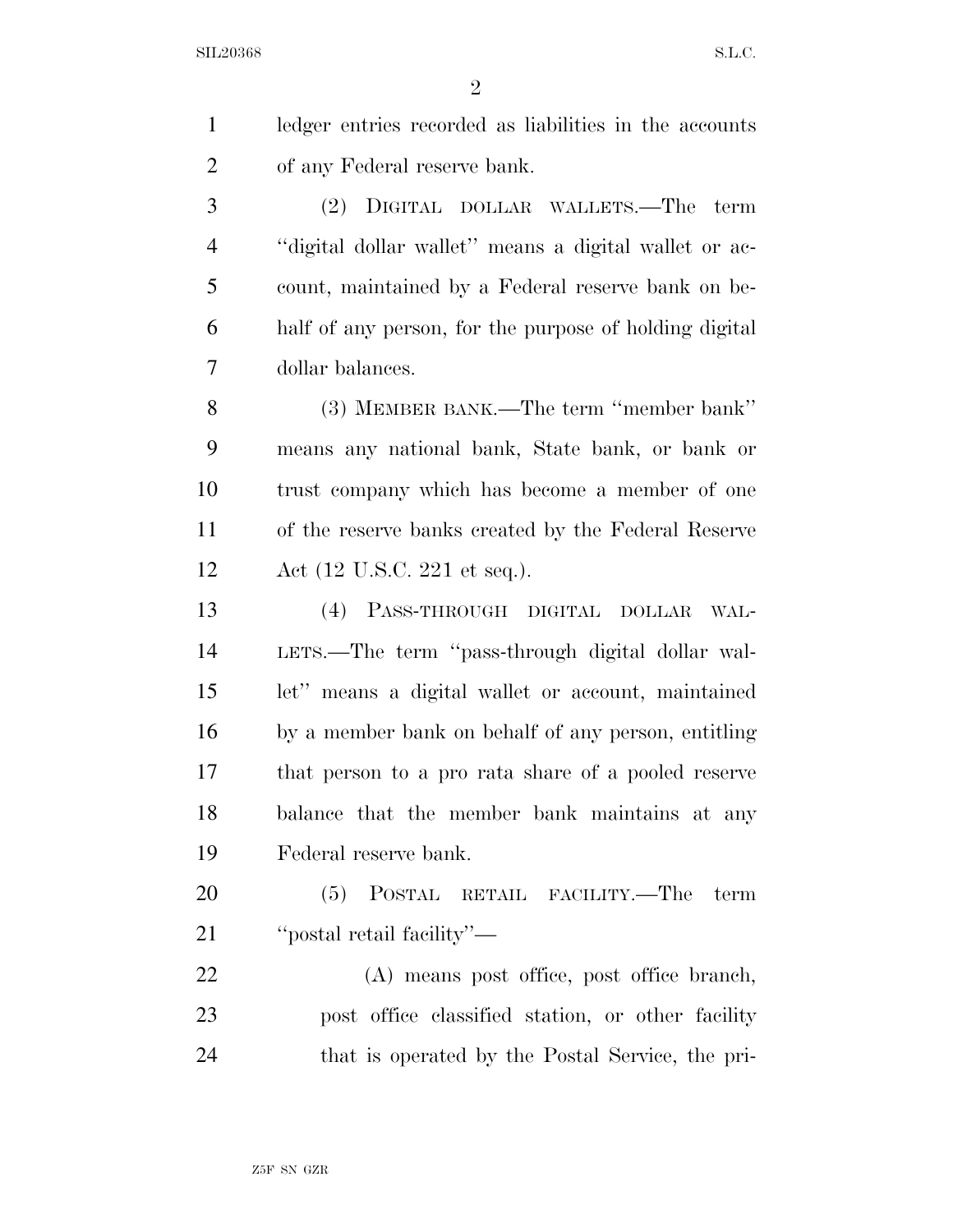| $\mathbf{1}$   | mary function of which is to provide retail post-       |
|----------------|---------------------------------------------------------|
| $\overline{2}$ | al services; and                                        |
| 3              | (B) does not include a contractor-operated              |
| $\overline{4}$ | facility offering postal services.                      |
| 5              | (6) POSTAL SERVICE.—The term "Postal Serv-              |
| 6              | ice" means the United States Postal Service.            |
| 7              | SEC. 3. AUTHORITY AND MANDATE FOR MEMBER BANKS          |
| 8              | TO MAINTAIN PASS-THROUGH DIGITAL DOL-                   |
| 9              | <b>LAR WALLETS.</b>                                     |
| 10             | (a) OBLIGATIONS OF MEMBER BANKS.—                       |
| 11             | (1) IN GENERAL.—Member banks shall open                 |
| 12             | and maintain pass-through digital dollar wallets for    |
| 13             | all persons, including persons eligible to receive pay- |
| 14             | ments from the United States pursuant to the            |
| 15             |                                                         |
| 16             | posit them into pass-through digital dollar wallets.    |
| 17             | (2) MAINTENANCE OF ASSETS.—                             |
| 18             | (A) IN GENERAL.-Each member bank                        |
| 19             | shall establish and maintain a separate legal en-       |
| 20             | tity for the exclusive purpose of holding all as-       |
| 21             | sets and maintaining all liabilities associated         |
| 22             | with pass-through digital wallets.                      |
| 23             | (B) CONTENTS.—The assets of any entity                  |
| 24             | described in subparagraph (A) shall consist ex-         |
| 25             | clusively of a balance maintained in a master           |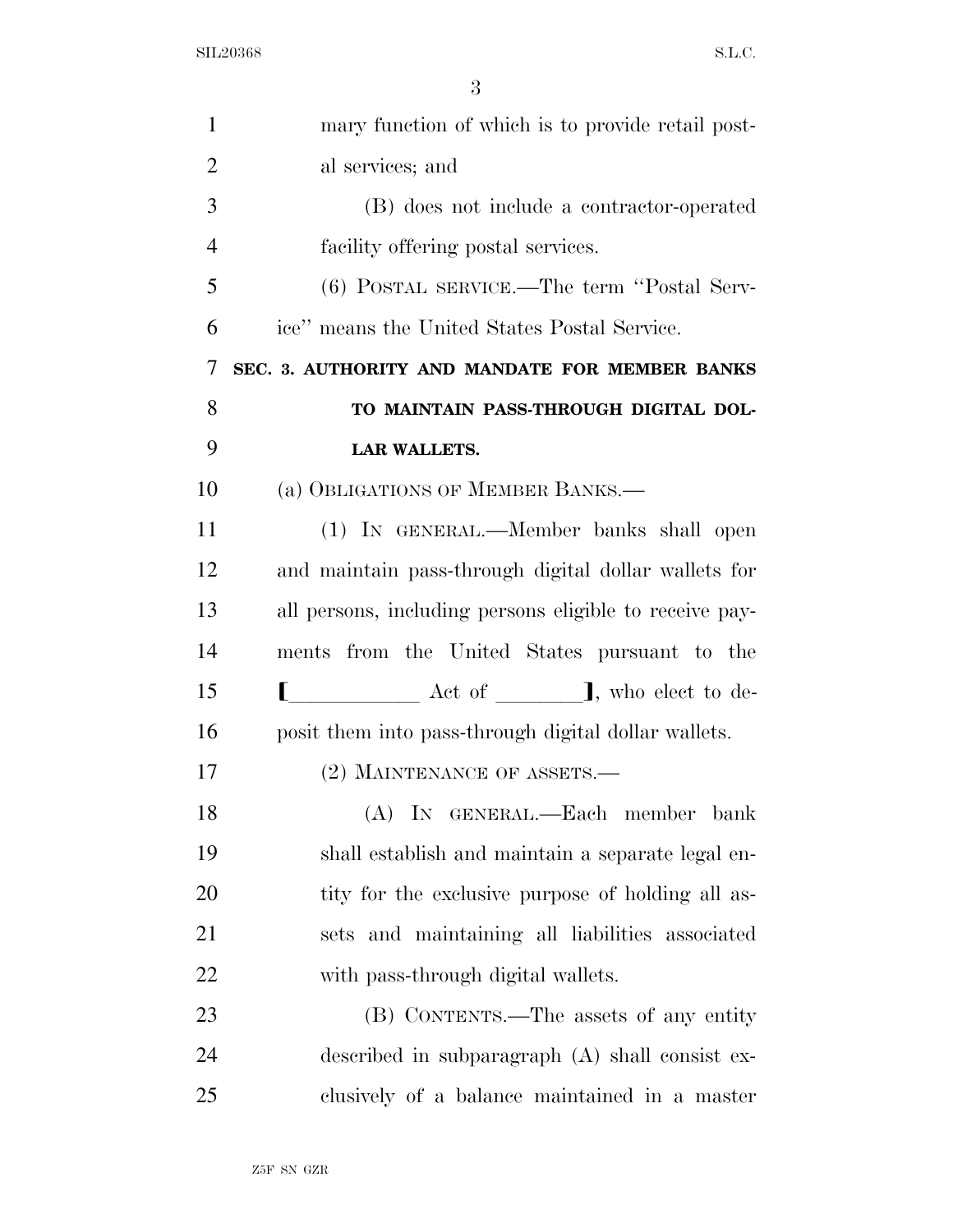account at a Federal reserve bank, and the li- abilities or obligations of the entity shall consist exclusively of an equal quantity of balances maintained by holders of pass-through digital wallets.

 (C) CAPITAL OR LIQUIDITY REGULA- TION.—The assets and liabilities of any legal entity described in subparagraph (A) shall not be deemed assets or liabilities of the member bank or its affiliates for purposes of any capital or liquidity regulation promulgated by Federal or state banking authorities.

 (D) ONLINE APPLICATION REQUIREMENT FOR LARGE BANKS.—Member banks with total consolidated assets in excess of \$10,000,000,000 shall promptly offer applica- tion, through online or telephonic means, for pass-through digital wallets.

 (b) TERMS OF PASS-THROUGH DIGITAL DOLLAR WALLETS.—Pass-through digital dollar wallets—

 (1) shall not be subject to any account fees, minimum balances, or maximum balances and shall pay interest at a rate not below the greater of the rate of interest on required reserves and the rate of interest on excess reserves;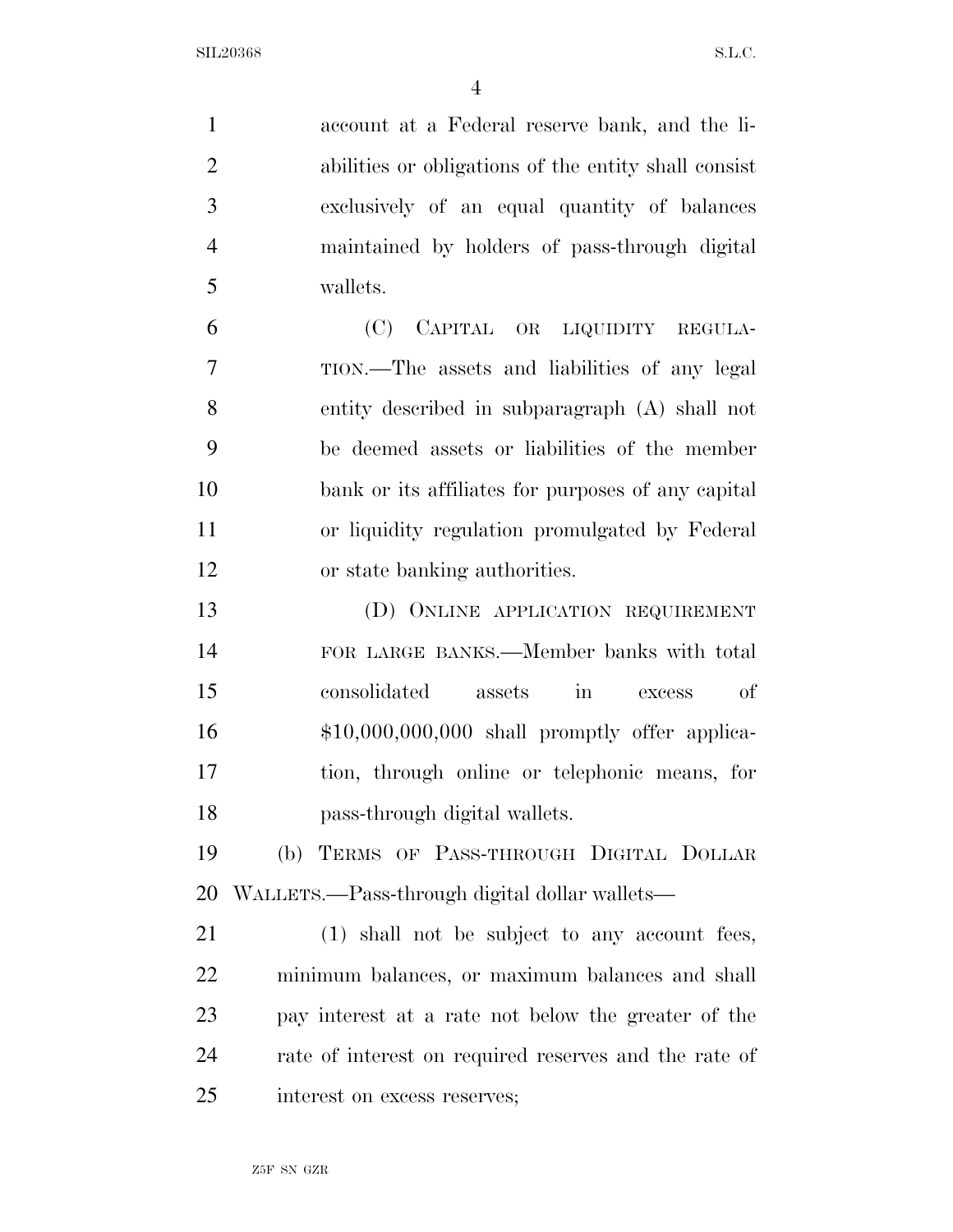$SL20368$  S.L.C.

| $\mathbf{1}$   | (2) shall provide functionality and service levels       |
|----------------|----------------------------------------------------------|
| $\overline{2}$ | no less favorable than those that the member bank        |
| 3              | offers for its existing transaction accounts, including  |
| $\overline{4}$ | with respect to debit cards, automated teller ma-        |
| 5              | chines, online account access, automatic bill-pay,       |
| 6              | mobile banking, customer service and such other          |
| $\overline{7}$ | services as the Board of Governors of the Federal        |
| 8              | Reserve System determines appropriate in the public      |
| 9              | interest, provided that digital dollar wallets shall not |
| 10             | include overdraft coverage;                              |
| 11             | (3) shall be prominently branded in all account          |
| 12             | statements, marketing materials, and other commu-        |
| 13             | nications as "pass-through FedAccounts" main-            |
| 14             | tained by the member bank on behalf of the Federal       |
| 15             | Reserve;                                                 |
| 16             | (4) may not be closed or restricted by the bank          |
| 17             | on the basis of profitability considerations; and        |
| 18             | (5) shall provide account holders with reason-           |
| 19             | able protection against losses caused by fraud or se-    |
| 20             | curity breaches.                                         |
| 21             | (c) REIMBURSEMENT FOR COSTS.—                            |
| 22             | (1) IN GENERAL.—Each postal retail facility              |
| 23             | and each member bank with total consolidated assets      |
| 24             | of not greater than $$10,000,000,000$ shall be reim-     |
| 25             | bursed each calendar quarter by the relevant Fed-        |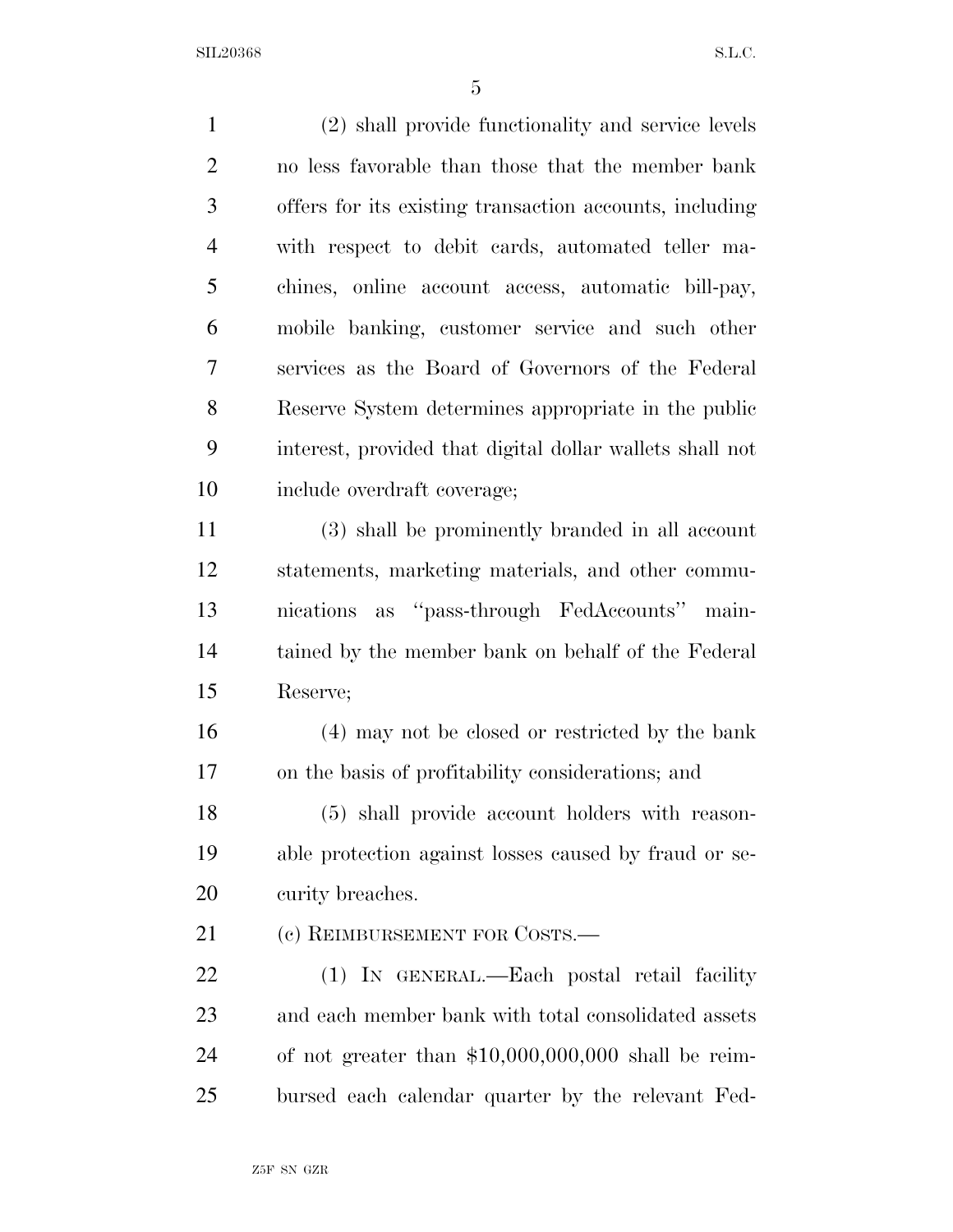$\text{SL}20368$  S.L.C.

 eral reserve bank for the actual and reasonable oper- ational costs incurred by the postal retail facility or member bank in offering pass-through digital dollar wallets.

 (2) REGULATIONS.—The Board of Governors of the Federal Reserve System shall promulgate such regulations as necessary to carry out this subsection. (d) AUTHORITY OF THE BOARD.—Member banks shall be subject to such regulations and obligations as may be imposed by the Board of Governors of the Federal Re- serve System in connection with maintaining pass-through digital dollar wallets.

## **SEC. 4. AUTHORITY FOR STATE NONMEMBER BANKS AND CREDIT UNIONS TO OFFER PASS-THROUGH DIGITAL DOLLAR WALLETS.**

 The Federal reserve banks shall permit state non- member banks and credit unions to open master accounts for the exclusive purpose of offering pass-through digital dollar wallets in compliance with the separate entity struc-ture described in section 3(a), if—

 (1) the pass-through digital wallets comply with 22 the terms set forth in section 3(b); and

 (2) each state nonmember bank or credit union electing to offer pass-through digital wallets shall be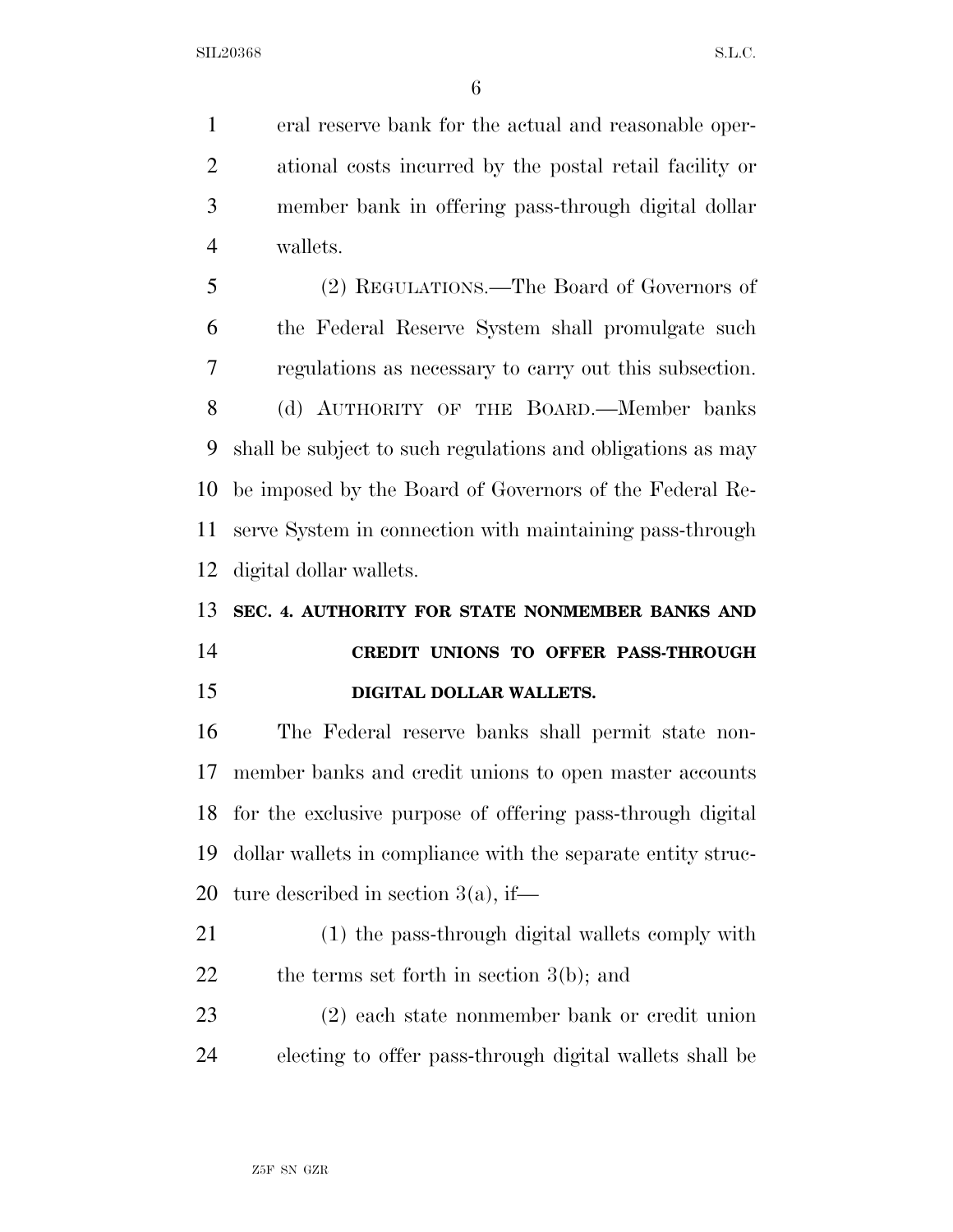entitled to cost reimbursement in accordance with  $2 \qquad \text{section } 3(c).$ 

### **SEC. 5. AUTHORITY AND MANDATE FOR FEDERAL RESERVE BANKS TO MAINTAIN DIGITAL DOLLAR WAL-LETS FOR THE GENERAL PUBLIC.**

 (a) AUTHORIZATION.—Subject to such restrictions, limitations, and regulations as may be imposed by the Board of Governors of the Federal Reserve System, each Federal Reserve bank may maintain digital dollar wallets. (b) MANDATE.—

 (1) IN GENERAL.—All Federal reserve banks shall, not later than January 1, 2021, make digital wallets available to all residents and citizens of the United States and to businesses domiciled in the United States.

 (2) LIMITED BRANCHES.—In areas where ac- cess to physical member bank branches is limited, including in low- or moderate-income geographies, designated disaster areas, distressed or underserved non-metropolitan middle-income geographies, as des- ignated by the Federal Financial Institutions Exam- ination Council, Federal reserve banks shall partner with postal retail facilities to ensure access and availability to application and account services for all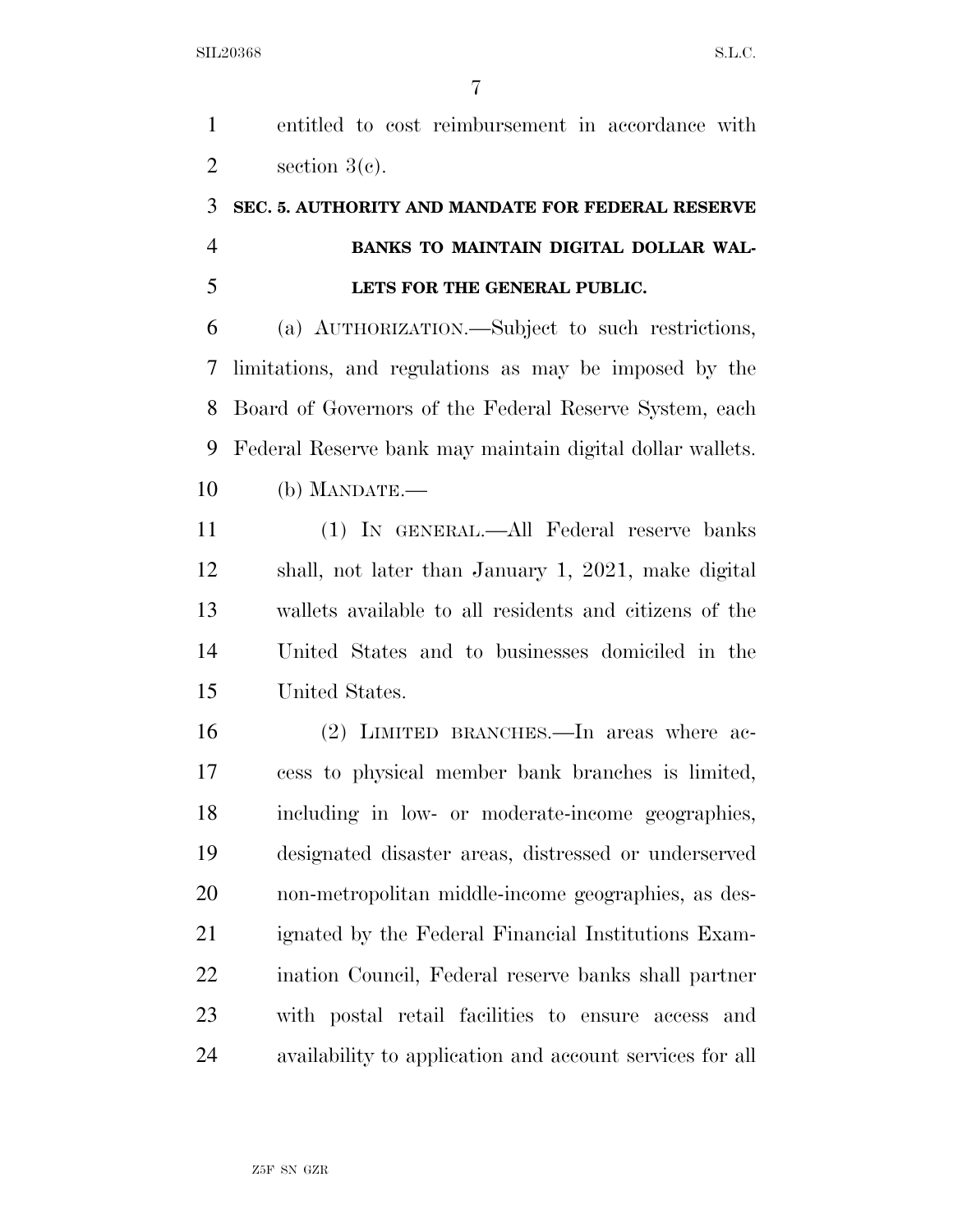$SLL20368$  S.L.C.

| $\mathbf{1}$   | residents and citizens of the United States and to      |
|----------------|---------------------------------------------------------|
| $\overline{2}$ | businesses domiciled in the United States.              |
| 3              | (c) TERMS OF DIGITAL DOLLAR WALLETS.—Digital            |
| 4              | dollar wallets—                                         |
| 5              | (1) shall not be subject to any account fees,           |
| 6              | minimum balances, or maximum balances, and shall        |
| 7              | pay interest at a rate not below the greater of the     |
| 8              | rate of interest on required reserves and the rate of   |
| 9              | interest on excess reserves;                            |
| 10             | (2) shall provide debit cards, online account ac-       |
| 11             | cess, automatic bill-pay, mobile banking, customer      |
| 12             | service and other such services as the Board of Gov-    |
| 13             | ernors of the Federal Reserve System determines ap-     |
| 14             | propriate in the public interest, provided that digital |
| 15             | dollar wallets shall not include overdraft coverage;    |
| 16             | (3) shall provide, in conjunction with the Postal       |
| 17             | Service, access to automatic teller machines to be      |
| 18             | maintained on behalf of the Board of Governors of       |
| 19             | the Postal Service at postal retail facilities;         |
| 20             | (4) shall be branded in all account statements,         |
| 21             | marketing materials, and other communications as        |
| 22             | "FedAccounts" maintained by the Federal reserve         |
| 23             | bank on behalf of the United States of America;         |
| 24             | (5) may not be closed or restricted on the basis        |
| 25             | of profitability considerations; and                    |